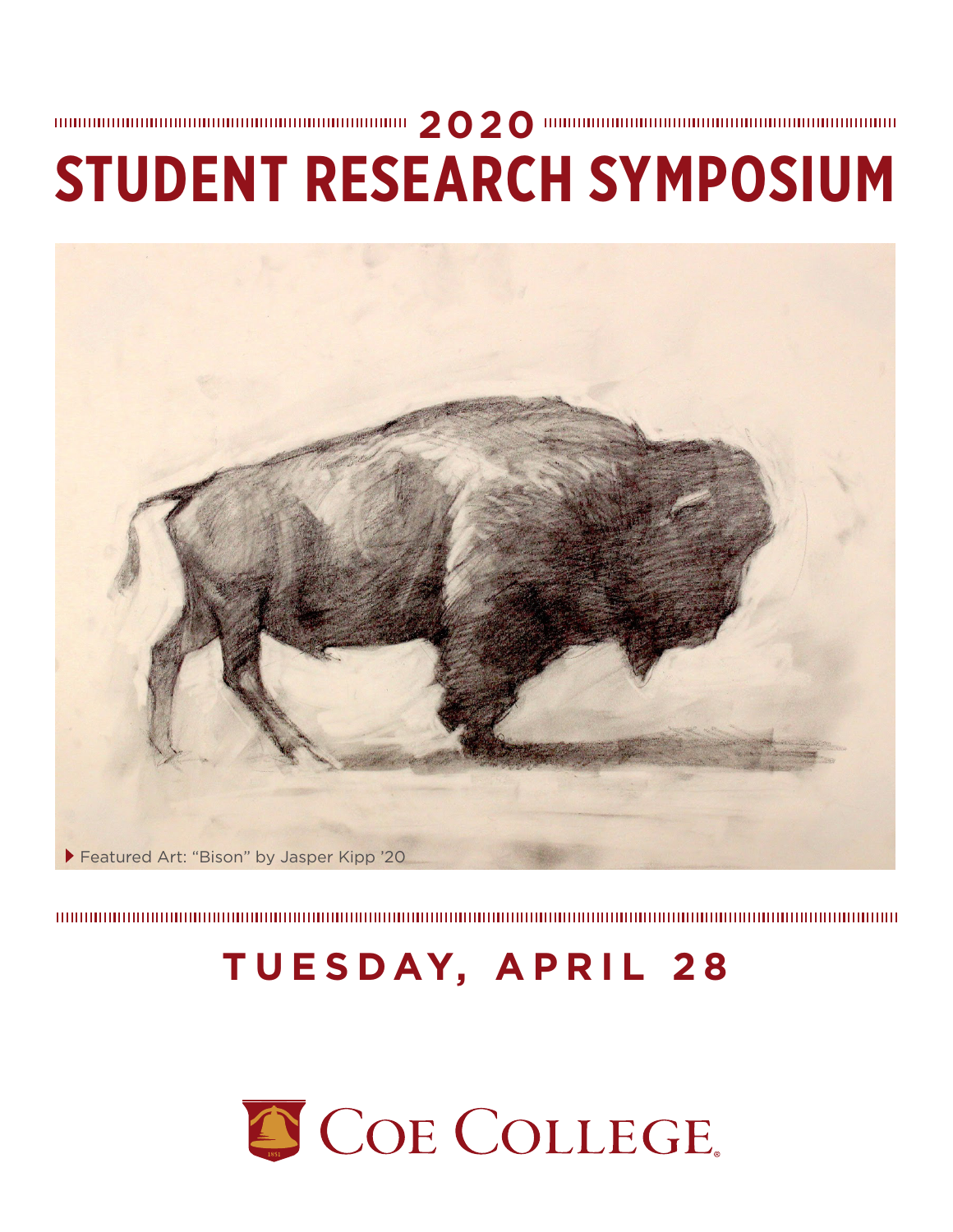To the Coe College community,

Welcome to the 20th annual Coe College Student Research Symposium!

As a liberal arts college with a dedication to our students and their work, we remain committed to giving our students this opportunity to research, create and present. And so, as part of the Coe College response to COVID-19, we have moved the 2020 Student Research Symposium online.

This day is set aside to celebrate the work of our undergraduate scholars in all areas of study. Whether the presentation highlights the creative energy captured in a novel or the in-depth laboratory study of the nature of matter, student work shared today is at the heart of the academic enterprise at Coe. Extending learning and teaching beyond the classroom through close interactions between students and faculty members, even from a distance, is one of the highlights of a Coe education, and we encourage you to take advantage of the opportunity to learn about our students' work. Our students have devoted a great deal of time and energy toward these presentations, and having members of the college community there to support them is very meaningful.

Our traditional symposium day begins with a morning poster session in the Learning Commons, followed by a distinguished alumni speaker, lunch for students and faculty mentors and then student oral presentations in the afternoon. This year all student presentations, posters, slides, musical selections and more have been posted together on the Student Research Symposium website. There is a remarkable range of scholarship represented in the symposium, and we urge you to explore as much of it as you can.

 Finally, we wish to thank everyone who has made this day possible — the students presenting their work, faculty mentors and facilitators, Kim Lanegran, Marc Falk, Laura Van Buer and Jasmine Barlow '21 in the Learning Commons for their work in organizing the symposium, and Natalie Milke and her team in marketing for making the move online possible.

Enjoy the day!

PmL Z OmM

Paula O'Loughlin Provost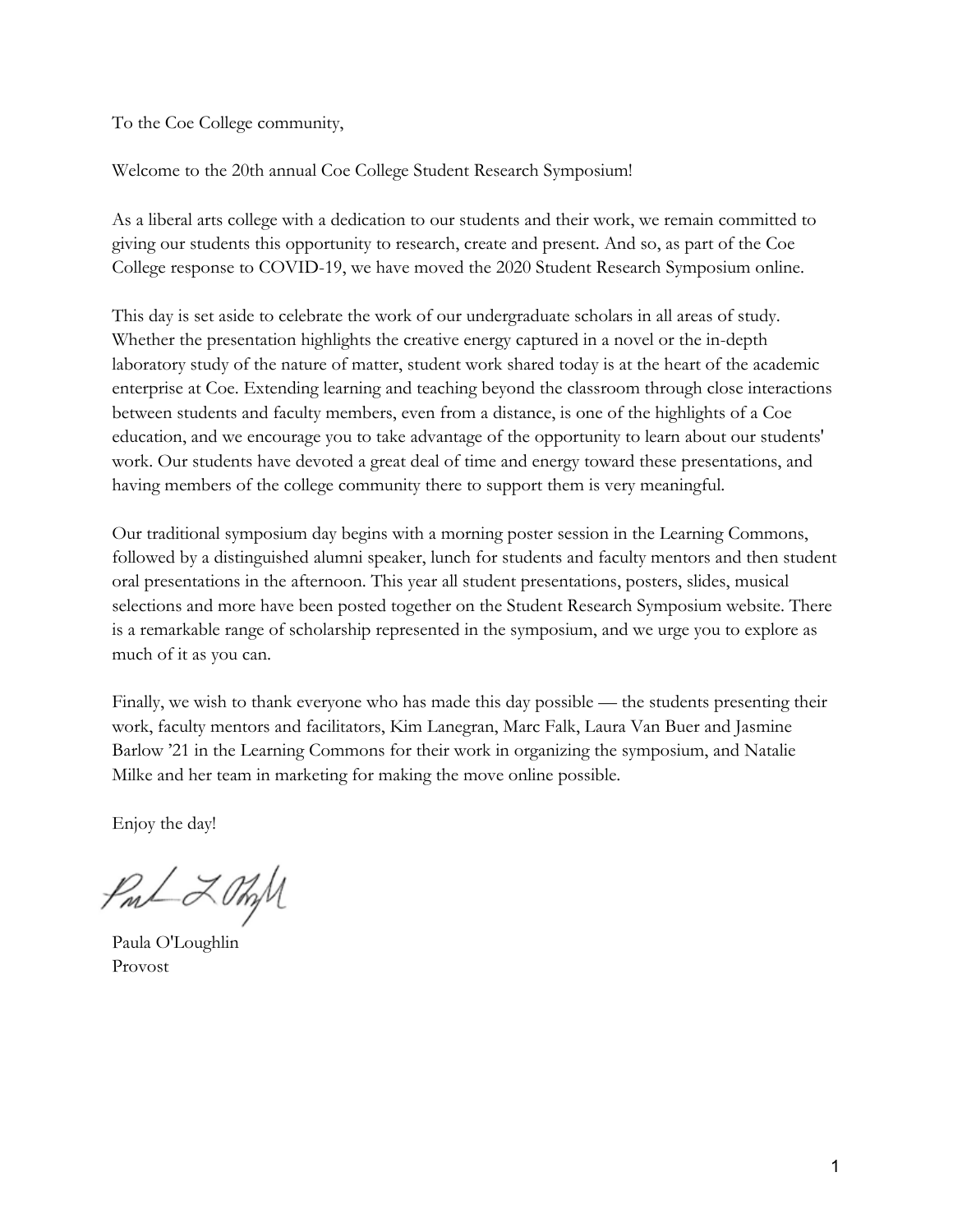#### **POSTER PRESENTATIONS**

#### **Calvin, Olivia (2022), Zach Morris (2022).** Faculty Sponsor, Brittney Miller. **"Nitrate in Iowa watersheds."**

Using mathematical modeling and statistical analysis, this research aims to discover if the amount of precipitation within a given time and location causes an increase of nitrate in the surrounding watersheds. The watersheds that Calvin and Morris analyzed were all within the vicinity of farmland. Nitrate is a highly soluble poly-atomic ion that is a key compound in many fertilizers. Its high solubility coupled with proximity to watersheds means they are all highly susceptible to fertilizer runoff. Calvin and Morris are able to investigate this relationship by gathering and analyzing data from the Iowa Department of Public Health and the Coe College Department of Chemistry.

#### **Cartwright, Marissa (2021)** Faculty Sponsors, Jesse Ellis and Carrie Kissman. **"Bythotrephes Longimanus Presence Causes Density Differences in Bosmina spp. and Daphnia spp. in Three Lakes in Northern Minnesota."**

Invasive species like the spiny water flea (Bythotrephes longimanus) have been known to disrupt ecosystems by adding predation pressure to prey species like Daphnia spp. and Bosmina spp. Cartwright compared the population densities of the aforementioned prey species in lakes that were infested between 2010 and 2014. B. longimanus densities should be greater and prey densities smaller where they had been introduced earlier. Zooplankton tows from each lake were analyzed, finding that Daphnia spp. followed the expected trend, but B. longimanus and Bosmina spp. did not. Although more studies are needed, the findings provide insight for both scientists and conservationists.

#### **Cloutier, Haylee (2021), Elizabeth Koshatka (2020), Jaelynn Smith-Harmon (2021)** Faculty Sponsor, Samantha Brown. **"Self-Compassion and Self-Efficacy in First-Year Students."**

Previous research investigated relationships between self-compassion and self-efficacy. However, limited research has been conducted with college students on the relationship between self-compassion, self-efficacy, resiliency, outcome expectations, perception of barriers and perceived stress. First-year students at a small Midwest college responded to an online questionnaire assessing the variables listed above. This study examines the correlations between these variables, as well as how they change over time  $(T1: N = 51$  and T2: N= 18). Cloutier, Koshatka and Smith-Harmon predict higher levels of self-compassion will be related to higher levels of resiliency, self-efficacy and outcome expectations and lower perception of barriers and perceived stress.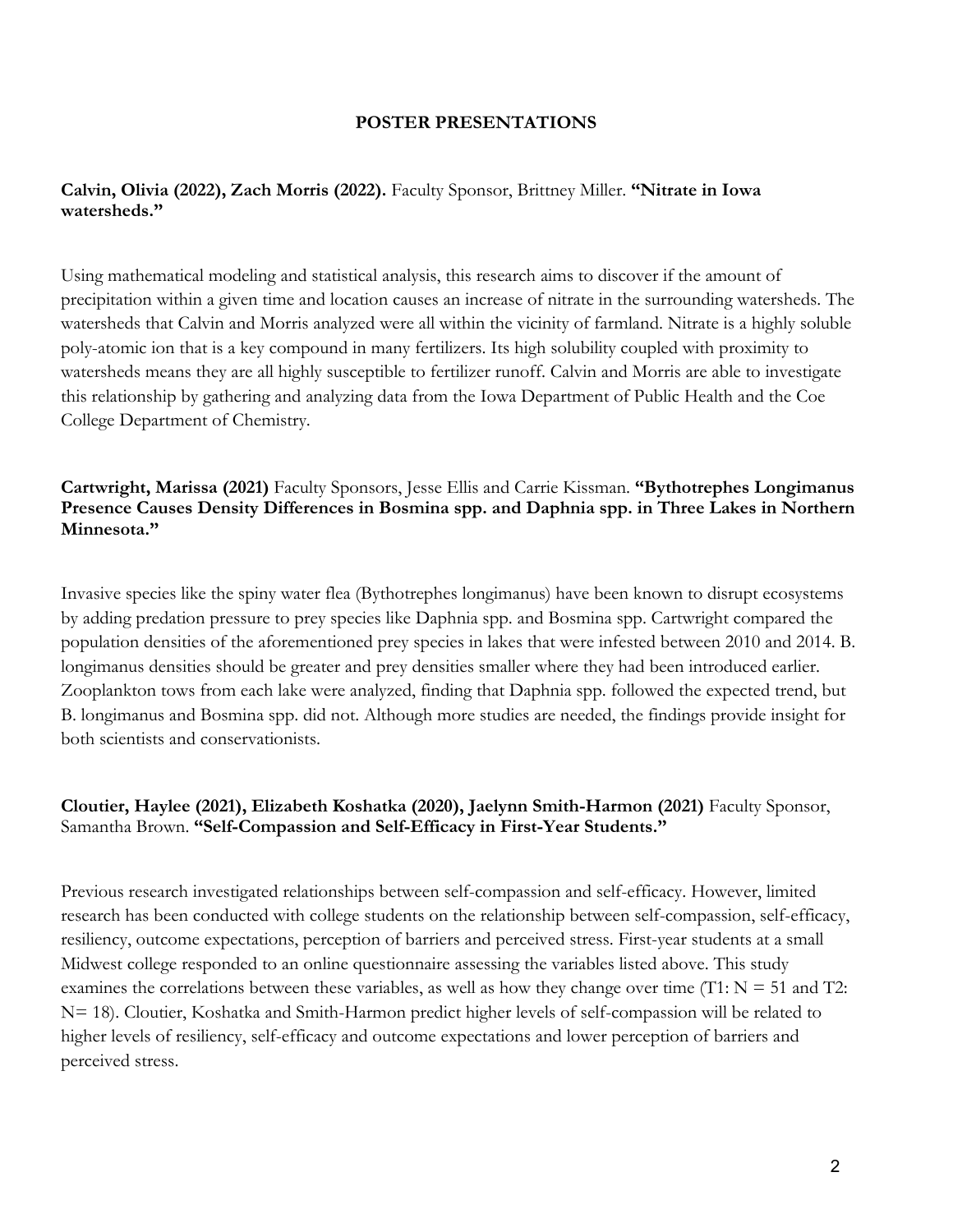# **Dodd, Cooper (2020), Janek Juarez (2020), Joslyn Reiche (2021), Kenzie Scott (2020)** Faculty Sponsor, Benjamin Tallman. **"Nurses Perceptions Regarding The Use of Technology and Virtual Reality for Pain Management."**

The purpose of this study is to gather information on health care professionals' perceptions regarding the use of technology for evidence-based practice. Therapeutic Virtual Reality (VR) is a promising treatment intervention that has been shown to reduce pain by distracting individuals through immersive technology. While research supports the use of VR for various health conditions, there is a lack of research examining health care providers' perceptions of using technology including VR. The poster will discuss implications for clinical practice and identify additional gaps in the research literature regarding virtual reality as a nonpharmacological intervention for pain.

#### **Douglass, Monica (2020)** Faculty Sponsor, Cassy Cozine. **"Effects of Curcumin on Inflammatory Pathways of Caenorhabditis Elegans During Heat Shock Response."**

The objective of this research project is to assess the effect of curcumin on inflammation pathways by analyzing the transcription factors and heat shock proteins induced by heat stress in C. elegans.

#### **Lyman, Holly (2021)** Faculty Sponsor, Jo Ann Miller. "**Manchester Study Abroad."**

This poster will show Lyman's time studying abroad in Manchester, England. It was an amazing time where Lyman learned a lot about herself and traveled to all of Europe. She hopes through her poster and accompanying speech to inspire others to make the leap to study abroad.

# **Niday, Laura (2020)** Faculty Sponsors, Paula O'Loughlin and Barb Tupper. **"United Nations Externship - February 2020."**

Laura Niday attended UNCITRAL's, or the United Nations Commission on International Trade Law's, 71st session of Working Group II, which handles Expedited Arbitration and Dispute Settlement. This opportunity is hosted by Coe alum and Trustee Dr. Alan Anderson, who represents the nongovernmental organization Forum for International Conciliation and Arbitration (FICA). During this opportunity, Niday had the chance to attend a Broadway show, visit the main sights of New York and attend daily sessions at the United Nations, where she learned a lot about international expedited arbitration.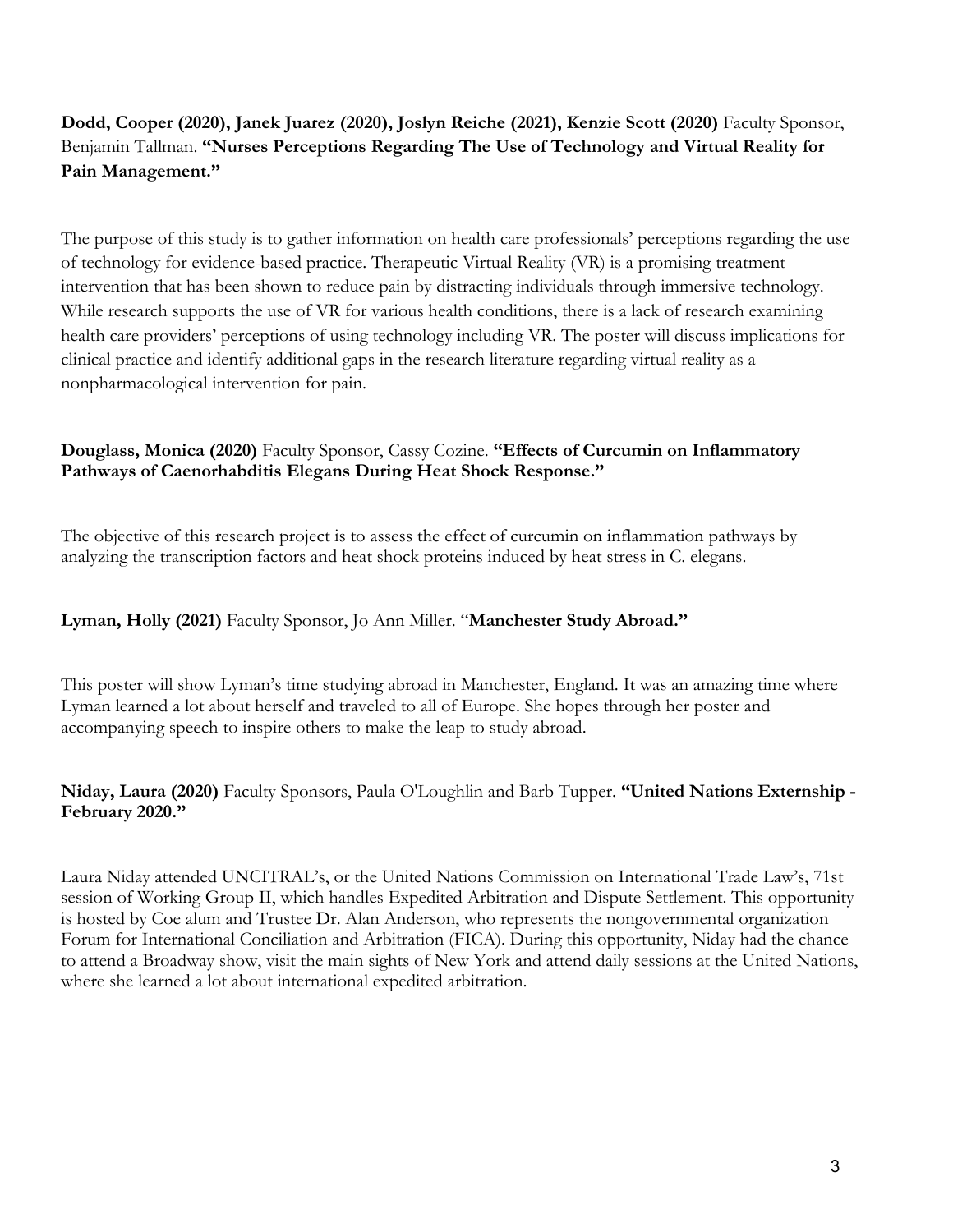#### **Obeng, Jacquelyn (2020)** Faculty Sponsor, John Chaimov. **"A Time Around the World."**

Showcasing Obeng's experience and time in South Korea.

# **Reiche, Josyln (2021), Janek Juarez (2020), Cooper Dodd (2020), Kenzie Scott (2020)** Faculty Sponsor, Benjamin Tallman. **"Implementation of Therapeutic VR for Pain Management in a Hospital Setting."**

This poster will show the steps taken to implement therapeutic VR for pain management in a hospital setting. The phases taken to implement this new adjunctive pain management technique were development, education and feedback, implementation and evaluation. Currently, Dr. Tallman's research team is in phase three: implementation. Results from the education and feedback phase are still being analyzed.

#### **Scott, Kenzie (2020), Kassie Bain (2020), Cooper Dodd (2020), Janek Juarez (2020), Joslyn Reiche (2021)** Faculty Sponsor, Benjamin Tallman. **"Implementation of an Immersive Virtual Reality Pain Distraction Intervention in an Acute Care Hospital Setting."**

The purpose of this study is to determine provider (nurse and nursing assistant) perceptions toward adopting a novel hospital-based Virtual Reality (VR) pain distraction intervention on an adult acute care hospital unit delivered by providers. Some studies have investigated the efficacy of VR in an acute care hospital setting, but few studies have addressed barriers to implementation. Because the hospital environment poses unique challenges, it is important to understand the practicality of using VR in hospitalized patients. Determining feasibility of implementation is a necessary step before pursuing more extensive, long-term evaluation of a hospital-based VR intervention on inpatient outcomes and resource utilization.

# **Smith, Brigette (2020)** Faculty Sponsor, Ugur Akgun. **"Europium 3+ and Terbium 3+ doped Gadolinium Boro-Tungstate glasses for X-ray detectors."**

High density scintillating glasses have a strong potential to be useful in X-ray detectors for medical imaging. In this study, known glasses composed of X Gd2O3 + Y WO3 + (1-X-Y) 2H3BO3 where if X = .25 then Y = .25, .35, .45 and if  $X = .20$  then  $Y = .20$  were doped with between 0-6% Europium or Terbium and prepared using a conventional melt-quench technique. Densities of these glasses ranged from 4.6 to 6.2  $g/cm3$ . Raman studies show the presence of Eu3+ and Tb3+ cause a change in the network structure and an increase in the formation of tungsten tetrahedra within the glass. Photoluminescence studies showed the concentration of the scintillators in the glass had an effect on the ratio of intensity of luminescence bands within the spectra, but no bands showed evidence of forming or disappearing.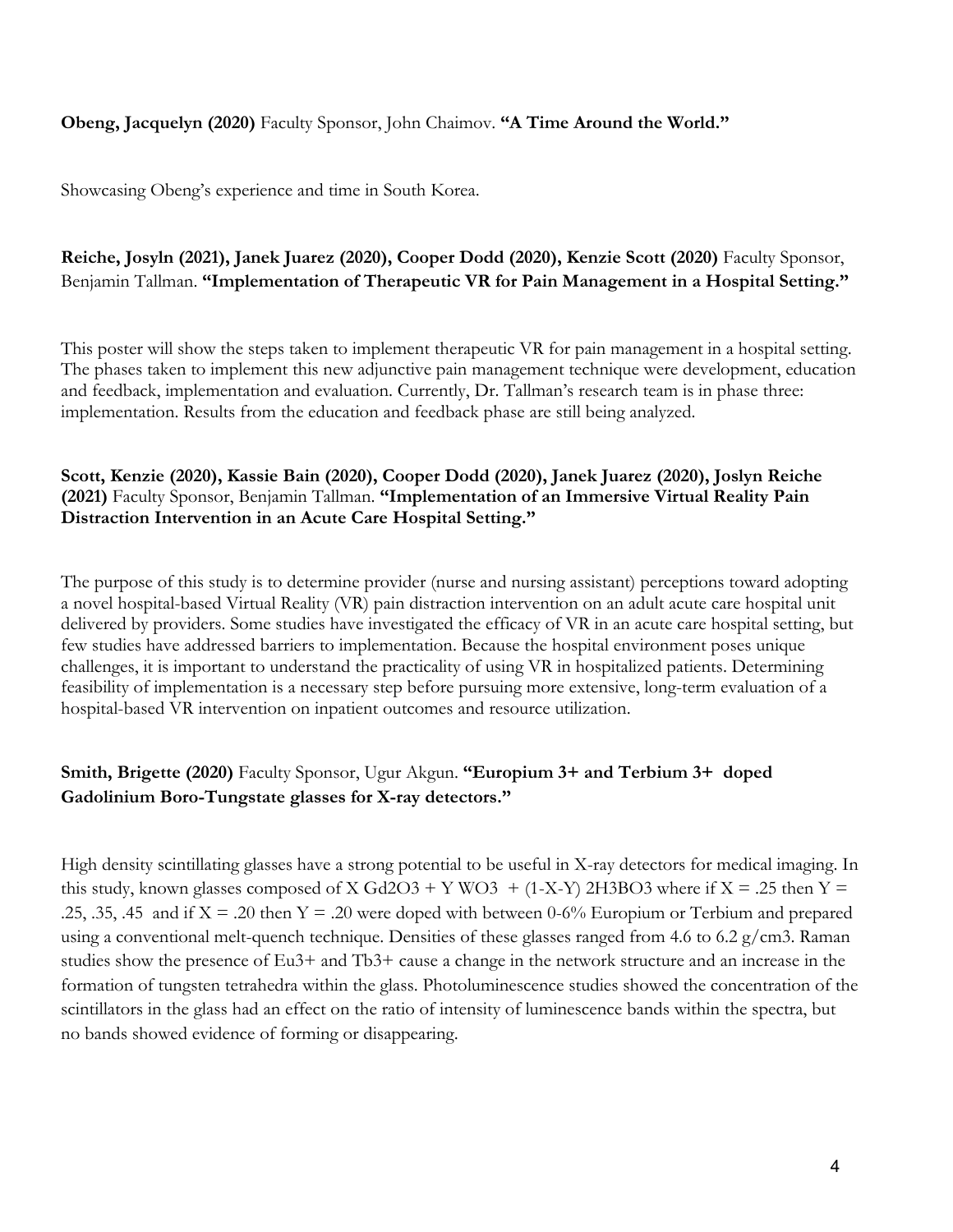#### **Sohm, Nick (2020), Janek Juarez (2020), Xinyue-Li (2020), Jordan Arneson (2020)** Faculty Sponsor, Samantha Brown. **"Self-Compassion and Self-Efficacy in Undergraduate Student's Resilience and Perceived Stress."**

Students in post-secondary education face unique challenges that can result in negative perceptions of continued education. Much of the literature hasn't looked at the relationship between self-compassion, selfefficacy and resilience in American college undergraduates. Coe College students staying on campus the summer of 2019 completed measures of all variables online (self-resilience, self-efficacy, perceived stress, anxiety and depression.) Our results indicated that individuals with self-compassion had a significant positive relationship with resilience and a negative relationship with perceived stress. Self-efficacy displayed a positive relationship with resilience and a negative relationship with perceived stress.

#### **Stills, Robert (2021) Carlyn Cole (2020)** Faculty Sponsor, Samantha Brown. **"Vocational and Professional Development through the Psychology Curriculum."**

Previous research has studied the effectiveness of career development courses for psychology students. This study, unlike previous research, used Social Cognitive Career Theory as a guiding framework. Students (n=39) at a small Midwest liberal arts college took a pre and post-survey at the beginning and end of the course. The survey assessed career decision self-efficacy (CDSE), vocational outcome expectations (VOE) and perception of barriers (POB). Increased CDSE, VOE and decreased POB support students' vocational and educational success. Stills and Cole hypothesized CDSE and VOE will increase and POB will decrease. Results will be discussed within the context of theory.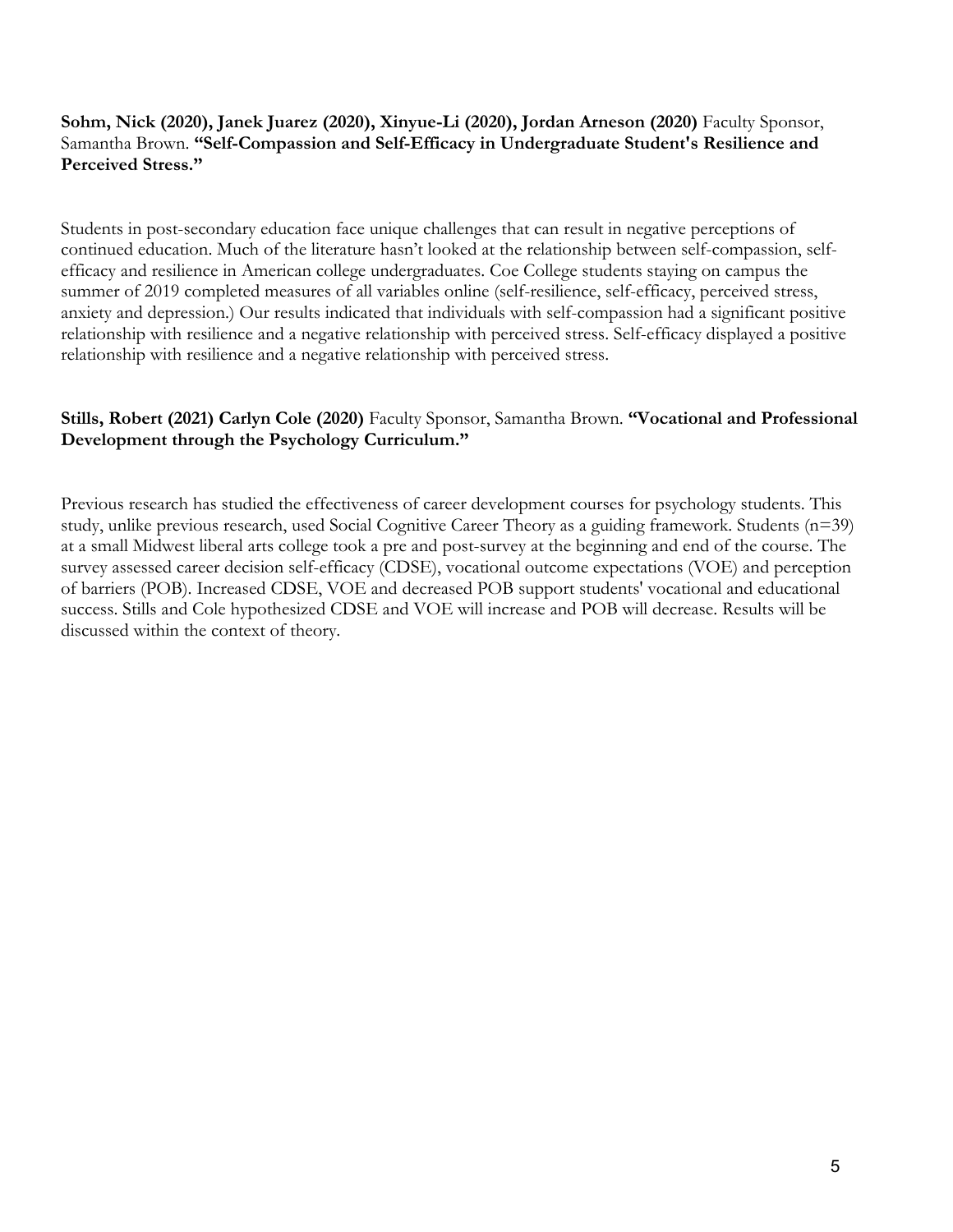#### **DISTINGUISHED ALUMNI SPEAKER**

#### **Our distinguished alumni speaker for 2020 was to have been Ben Franta '09. We hope to have Ben back to campus for the 2021 symposium.**

Ben Franta is a 2009 graduate of Coe, where he double majored in physics and math and participated in a range of activities including choir, theater, cross-country running and study abroad. After graduation, he obtained a master's degree in archeological science from the University of Oxford and carried out fieldwork in Iceland and Greece. He then moved to Harvard University for a doctorate in applied physics, where he worked on developing solar energy technology. While at Harvard he became active in climate change activism, helping to organize the movement for fossil fuel divestment, which became the fastest-growing movement of its kind in history. His experience in activism introduced him to a variety of leaders, provided lessons in social change and even landed him briefly in jail. He also carried out policy work at the Harvard Kennedy School of Government and lived in the Philippines to study storms and disasters driven by climate change.

Motivated to address climate change regardless of disciplinary field, after finishing his doctorate in applied physics he moved to Stanford University to carry out a Juris Doctor in law and another doctorate in history. Currently he studies the history of climate science, fossil fuel companies and climate denial and delay, and he advises legal efforts to hold fossil fuel producers accountable for climate damages. His work has appeared in peer-reviewed journals including *Nature Climate Change*, *Law & Policy* and *International Materials Reviews*, in popular platforms such as *The Guardian*, *The Nation* and *Project Syndicate,* has been cited in the U.S. Congressional Record and translated into 10 languages.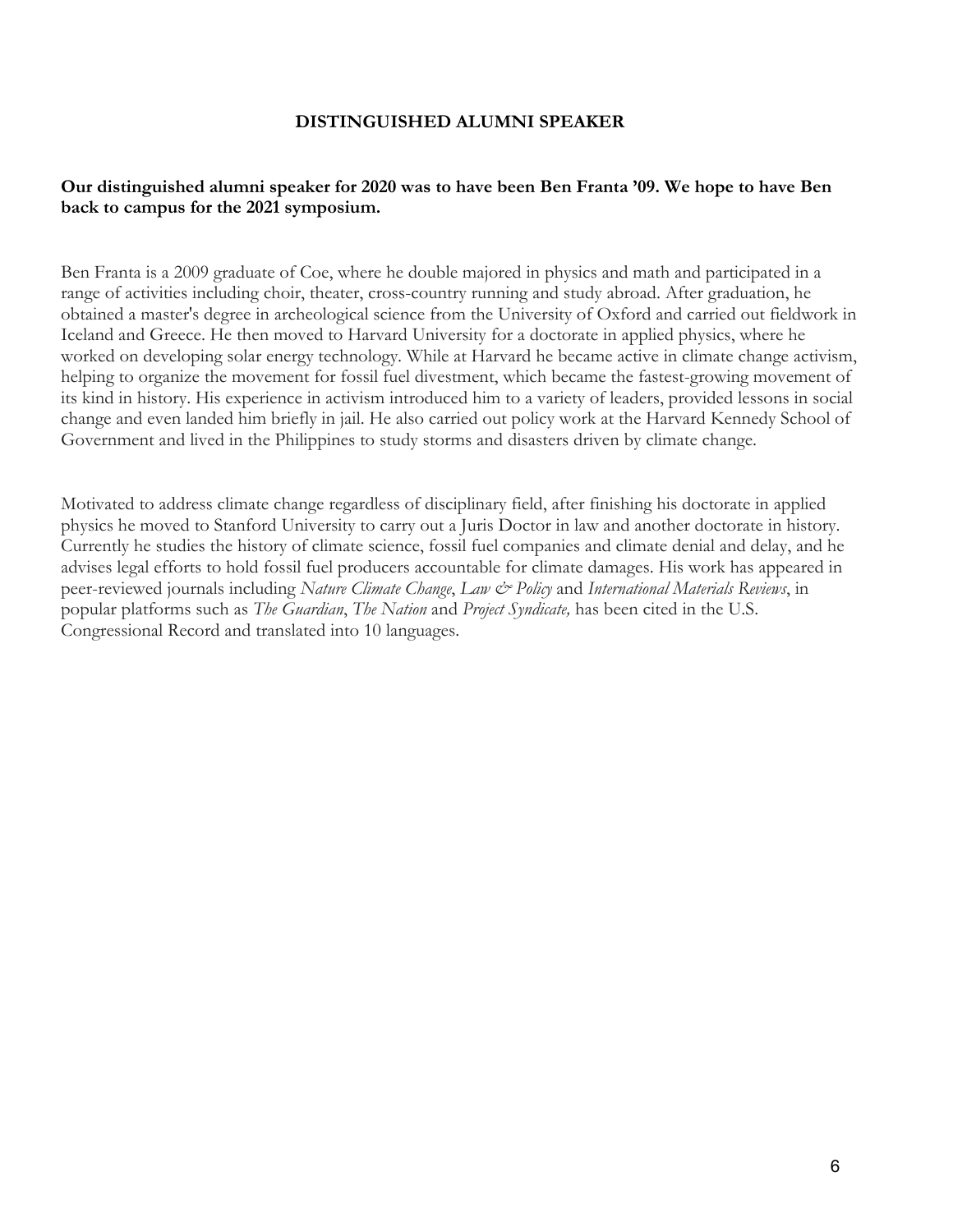#### **PRESENTATIONS**

#### **Session A: Natural and Mathematical Sciences**

#### **Alvarado, Kyle (2020), Luke Smailes (2021)** Faculty Sponsor, Ryan Baranowski. **"Stuff vs. Control."**

This paper uses a generalized additive model to measure the trade-off between location and velocity for MLB fastballs. With this model we can determine how accurate a pitcher must be to achieve a given run value based upon their fastball velocity. Alvarado and Smailes saw that pitches thrown harder tend to have lower xwOBA values for a given location as fastballs with lower velocities. What this means is that in order for a slower throwing pitcher to achieve a certain xwOBA value, they need to be more precise with their pitches in comparison to their harder throwing counterparts.

#### **Appler, Matthew (2021)** Faculty Sponsor, Stephen Hughes. **"Autonomous Blind Robotic Mapping."**

Clearly, it is possible for a single explorer to systematically visit all accessible spaces in a given environment. However, variability in an unknown environment's size and complexity make it difficult to understand the optimal approach. The problem becomes more interesting when allowed the possibility of multiple agents conducting the exploration. This work set out to explore the issues associated with mapping an unknown environment using singular and teams of robotic explorers.

# **Copeland, Hadley (2020)** Faculty Sponsor, Harlo Hadow. **"Blue-Spotted Salamander (Ambystoma laterale) Breeding Habits and Water Quality at Behrens Ponds and Woodlands."**

Blue-spotted salamanders (Ambystoma laterale) are small black- and blue-colored salamanders that reside exclusively in forests, near ephemeral ponds where soils are sandy to allow for burrowing. In Iowa, they have only been found in two locations, leading to them being considered endangered in the state. Although they are doing quite well in these locations, rehabilitating portions of the population has become increasingly crucial due to erosion of their environment and threats from flooding near these areas. Due to the unsuccessful attempts of breeding programs, more background on this species and their environment is needed. With investigation into water quality and environmental analysis, there is hope that this project may succeed in the future.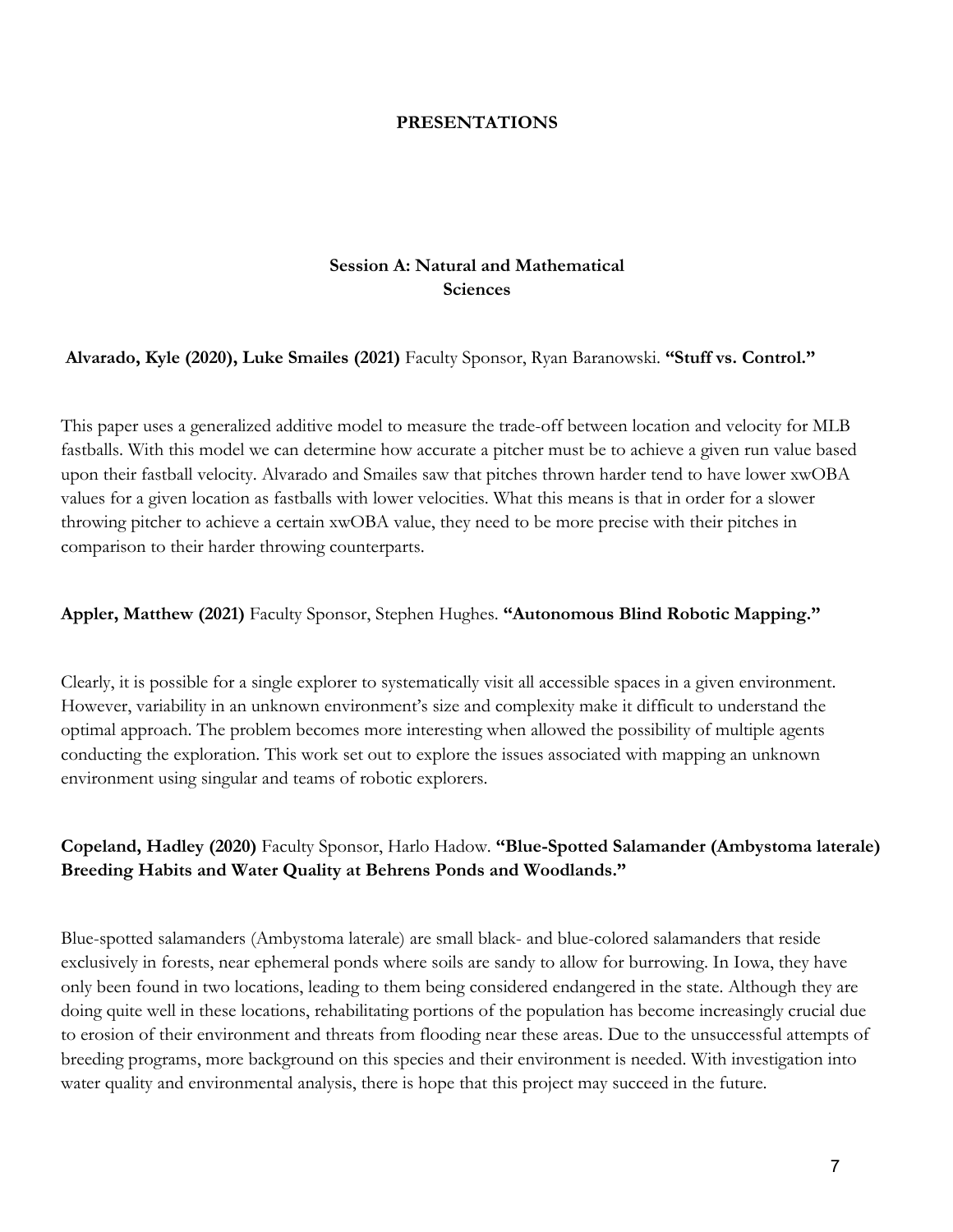# **Welch, Rebecca (2020)** Faculty Sponsor, Steve Feller. **"A New Structural Model for Alkali Germanate Glasses Using Statistical Mechanics."**

Similar to the boron anomaly, alkali germanate glasses also exhibit a nonmonotonic trend in coordination, which has a significant impact on the scaling of properties such as Tg, fragility and elastic modulus. Several conflicting models have been proposed due to the inability of current NMR systems to determine specific coordination environments of these glasses. As an alternative, the statistical mechanics model has been shown to accurately determine glass structural units and was applied to the alkali germanate glass system. From Welch's work, a new structural model for this glass system is proposed and shows significant agreement in the prediction of thermal and mechanical properties.

# **Welch, Rebecca (2020)** Faculty Sponsor, Mario Affatigato. **"Creating Durable Chalcogenide Glasses with Controlled Crystallization."**

Chalcogenide glasses are known for their transmittance in the infrared which allows for infrared detection in military applications. However, the glasses are notoriously brittle and as such, extensive studies on expanding their durability are needed. One such alternative is creating a glass ceramic version of the composite. A specific composition was subjected to various heat treatments, which controlled the growth of a secondary crystalline phase. The glasses underwent Vickers hardness measurements as well as Young's modulus to determine whether the induced crystals resulted in a more durable version. In addition, the transmittance was measured to ensure the glasses still had good transparency in the infrared.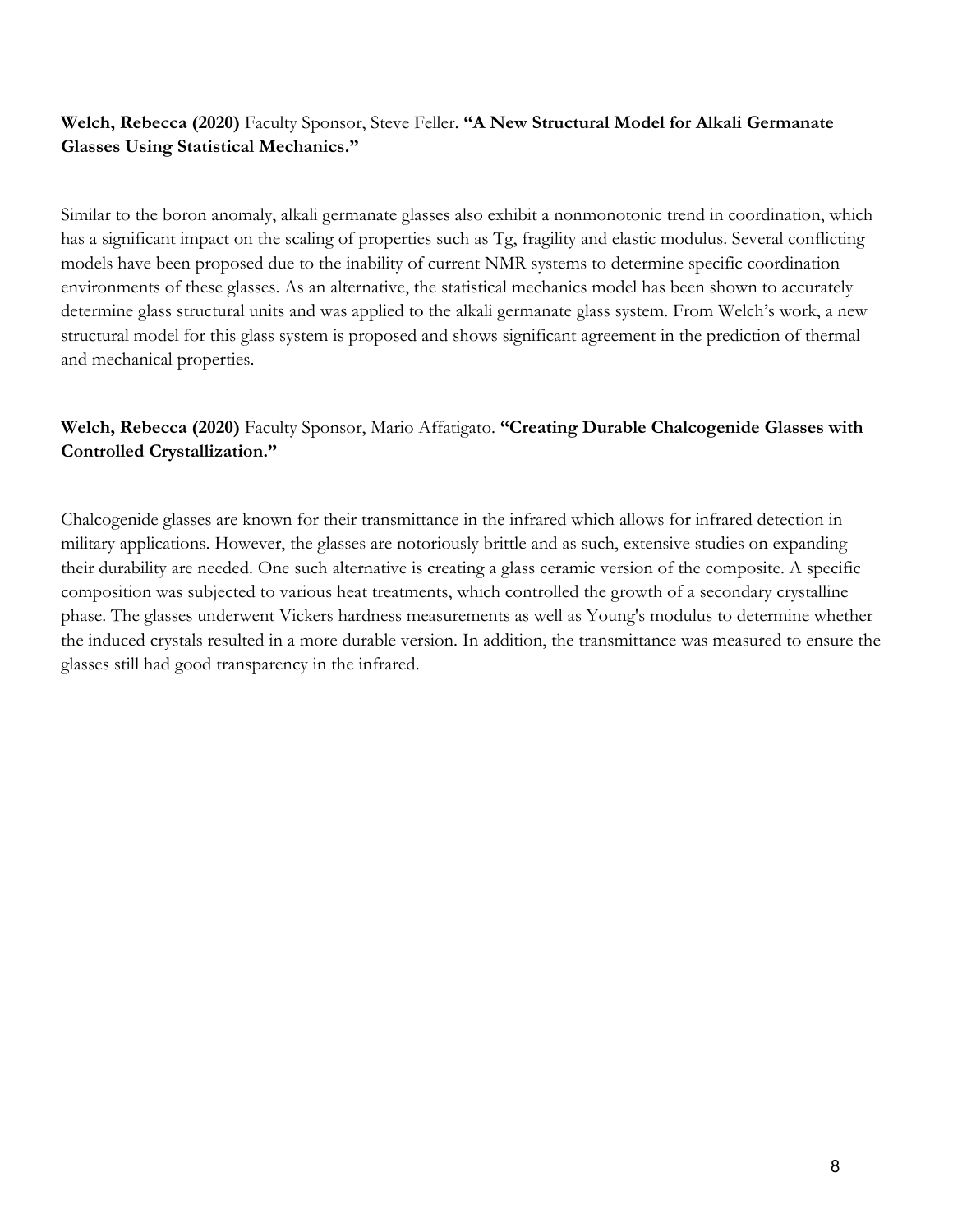#### **Session B: Social Sciences**

# **McDermott, Aaron (2021)** Faculty Sponsor, Alissa Boguslaw. **"Where is all the Kohawk Spirit? Solidarity and Collective Identity at Coe College."**

School spirit does not seem to be prevalent at Coe College. By defining the meanings behind Kohawk identity, school spirit appears in Coe's subgroups such as clubs and organizations. By analyzing symbols of Kohawk identity, being a Kohawk means holding the common goal of education, building community, being involved on campus and valuing the time spent at Coe. These values are held within Coe's subgroups, creating greater solidarity within them than to the college as a whole. This demonstrates why school spirit is not immediately visible at Coe and prompts further research like comparative studies with other institutions and the role of subgroups in recruitment and retention of Coe students.

# **Oleson, Josiah B (2020)** Faculty Sponsor, Lisa Barnett. **"Relationship Between Political Persuasion, Online News Sources and Law Enforcement Perceptions."**

In this project Oleson researched the relationship between political ideology, online news sources and perceptions of law enforcement. While a great body of research exists surrounding perceptions of law enforcement, there is currently a lack of research concerning the impact that online news sources may have on perceptions of law enforcement. The participants of the study were college students, allowing this study to also give insight into the perceptions of law enforcement by young people. In this presentation, Oleson will present the results of this study and discuss how the results should be interpreted in the larger body of work on law enforcement perceptions.

# **Yoshida, Kei (2020), Luzan JadKarim (2020)** Faculty Sponsor, Benjamin Chihak. **"Perceptual-motor Recalibration in Naturalistic and Virtual Environments."**

The perception-action loop is a concept that explains how people interact with the physical world via existing schemes, which are used to make predictions, take actions and adjust actions based on the feedback. Yoshida and JadKarim studied perception-action coupling in the context of rotational recalibration in naturalistic and virtual environments. Their study explored 1) the mechanisms coupling perceptions and actions and 2) these couplings within virtual and naturalistic environments. The experimental design consisted of a pre-test, recalibration phase and a post-test. Results indicate there are similar recalibration effects in both environments and that these effects transfer between naturalistic and virtual contexts.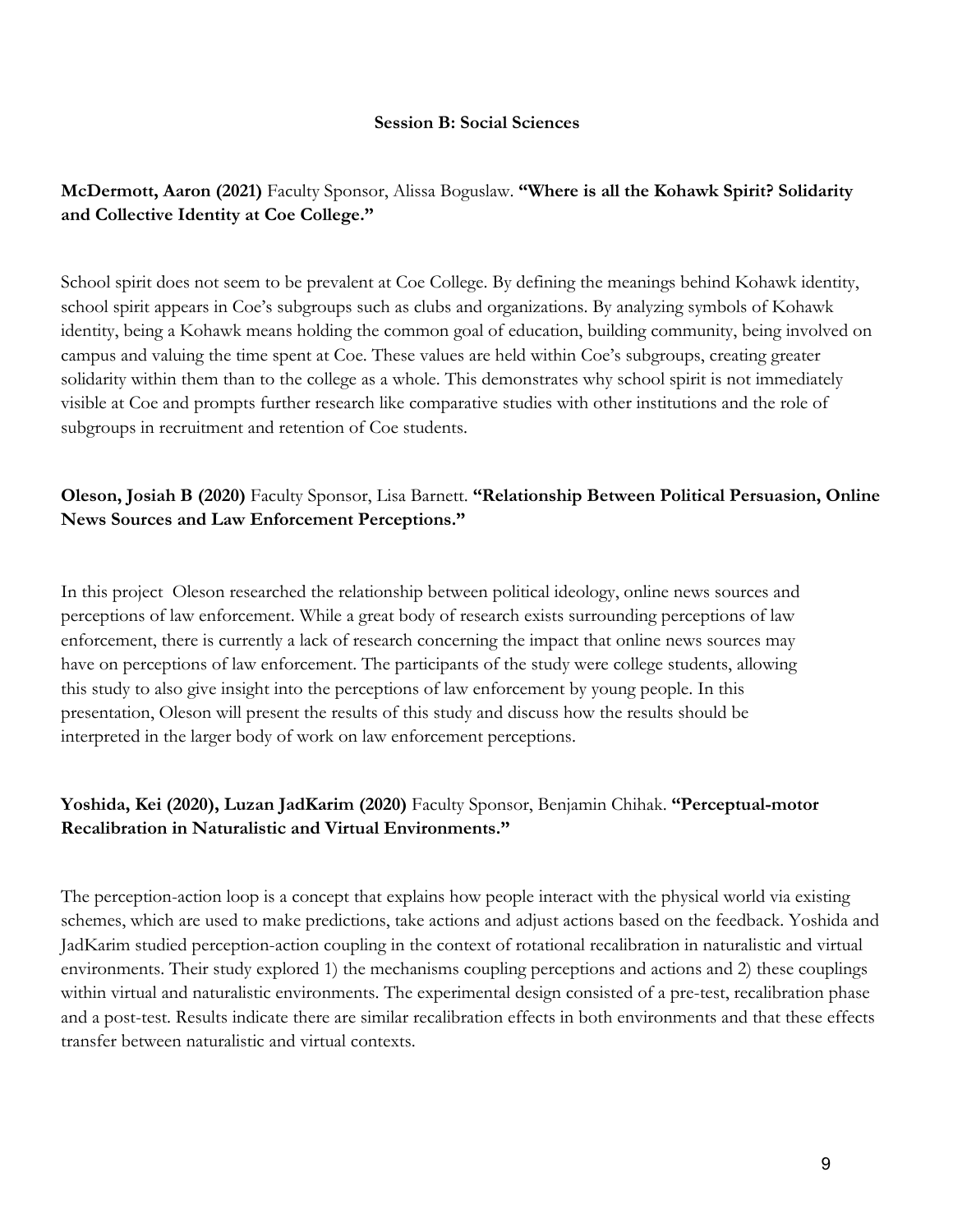# **Session C: Fine Arts, Humanities and Study Abroad**

# **Brinkman, Emani (2021)** Faculty Sponsor, Meira Kensky. **"Antichrist in the Contemporary World in American Horror Story: Apocalypse."**

The television show "American Horror Story: Apocalypse" uses the figure of the Antichrist to reflect on contemporary anxieties. Starting with the end, the show then rewinds to present its version of the Antichrist and how he brings Armageddon. "American Horror Story: Apocalypse" uses a modern Antichrist to present the end of the world through changing the story of his upbringing, his method of starting the apocalypse and his ultimate death, while keeping the apocalyptic tradition (represented by Hildegard of Bingen and Joachim de Fiore) of the Antichrist's predetermined plan, the rise of a second Antichrist and the complexity of the Antichrist not fully knowing his own part in his predetermined plan.

# **Chavez, Carmen Christine (2021)** Faculty Sponsor, Emily Ganfield. **"An Audition for the Kennedy Center American College Theatre Festival's Irene Ryan Acting Competition."**

Introduction: The following monologues were Chavez's audition pieces for the KCACTF Region 5 Irene Ryan Acting Competition, held in Sioux Falls, South Dakota, in January 2020.

- "Shadow of a Man" by Cherríe Moraga: This monologue is given by Lupe, a 12-year-old Chicana girl. She describes being left alone in a canyon by her brother and the freedom she felt there.
- *"*Julius Caesar*"* by William Shakespeare: This monologue is given by Portia, the wife of Brutus. She suspects her husband is keeping things from her and emplores him to share his burdens with her.

# **Gatua, Wanjiku (2020)** Faculty Sponsor, John Chaimov. **"Time in Castellón de la Plana, Spain."**

Gatua spent the fall term of 2019 in Castellón de la Plana, Spain, studying at Universitat Jaume I. During that time Gatua was able to travel the country, grow close to a Spanish host family and learn more about the history and culture of Spain. This presentation is a collection of photos from her time abroad.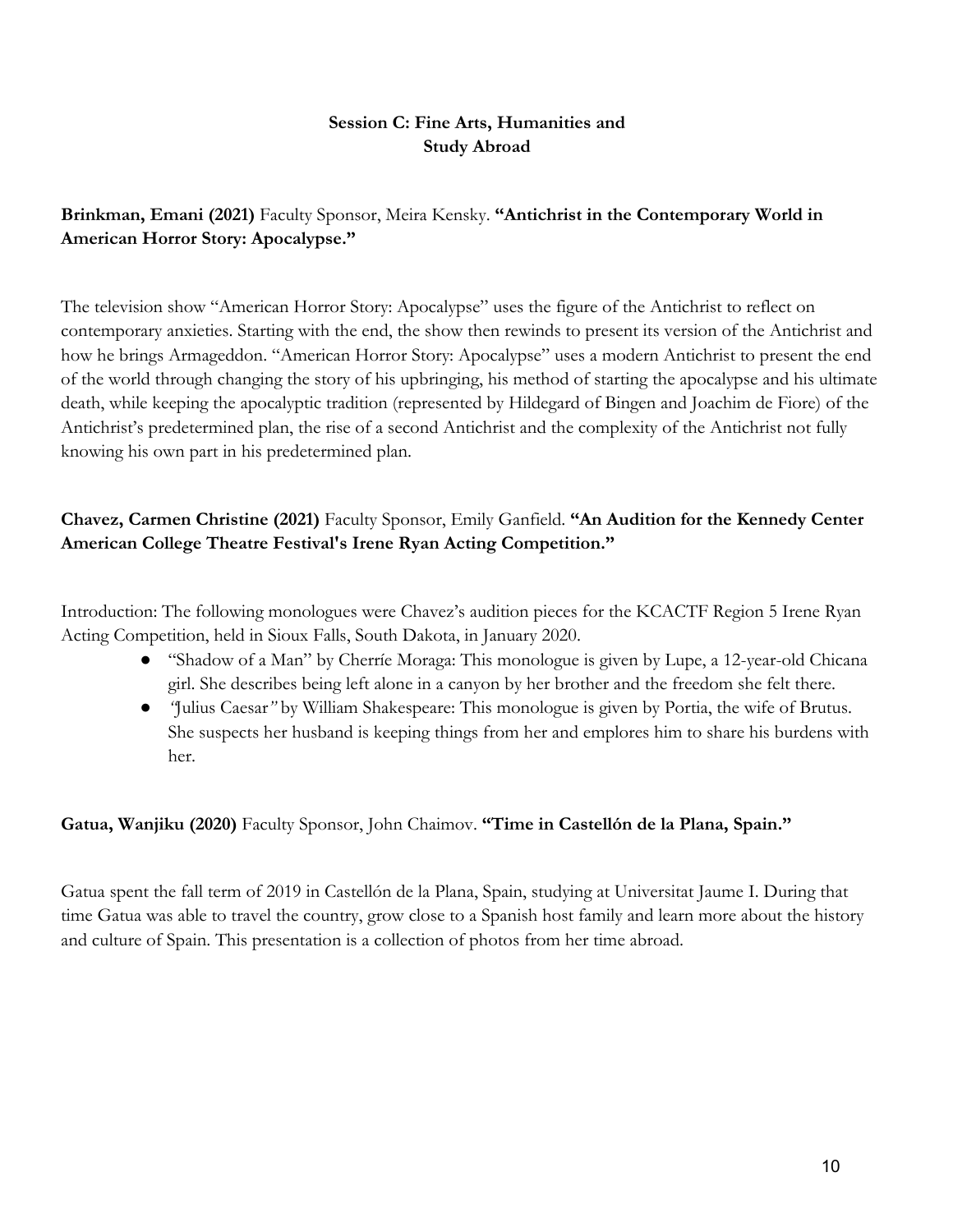#### **McNair, Jazmyne "Jazzie" (2021)** Faculty Sponsor, William Carson. **"NYC ESCAPE."**

"NYC ESCAPE" is an EP released by Jazzie, focusing on feelings of isolation and fear while spending the semester in a hostel off Broadway. While spending time in New York, Jazzie connected with family and learned about her mother's upbringing. Much of her time outside of absorbing the arts scene was spent in Queens with her grandmother, the energy of which is captured in "GQUATER." There was a feeling of suspicion and fear in the city as the spread of COVID-19 rose and eventually cut the trip short. Through sampling and documenting different experiences, the album reflects a search for Jazzie's family, for truth and positivity despite the obstacles.

NYC ESCAPE [This student musical production contains explicit language.]

- Track List
- 1. Hustle
- 2. iridium
- 3. Headwraps ands Bonnets
- 4. GQUATER
- 5. PRIDE!